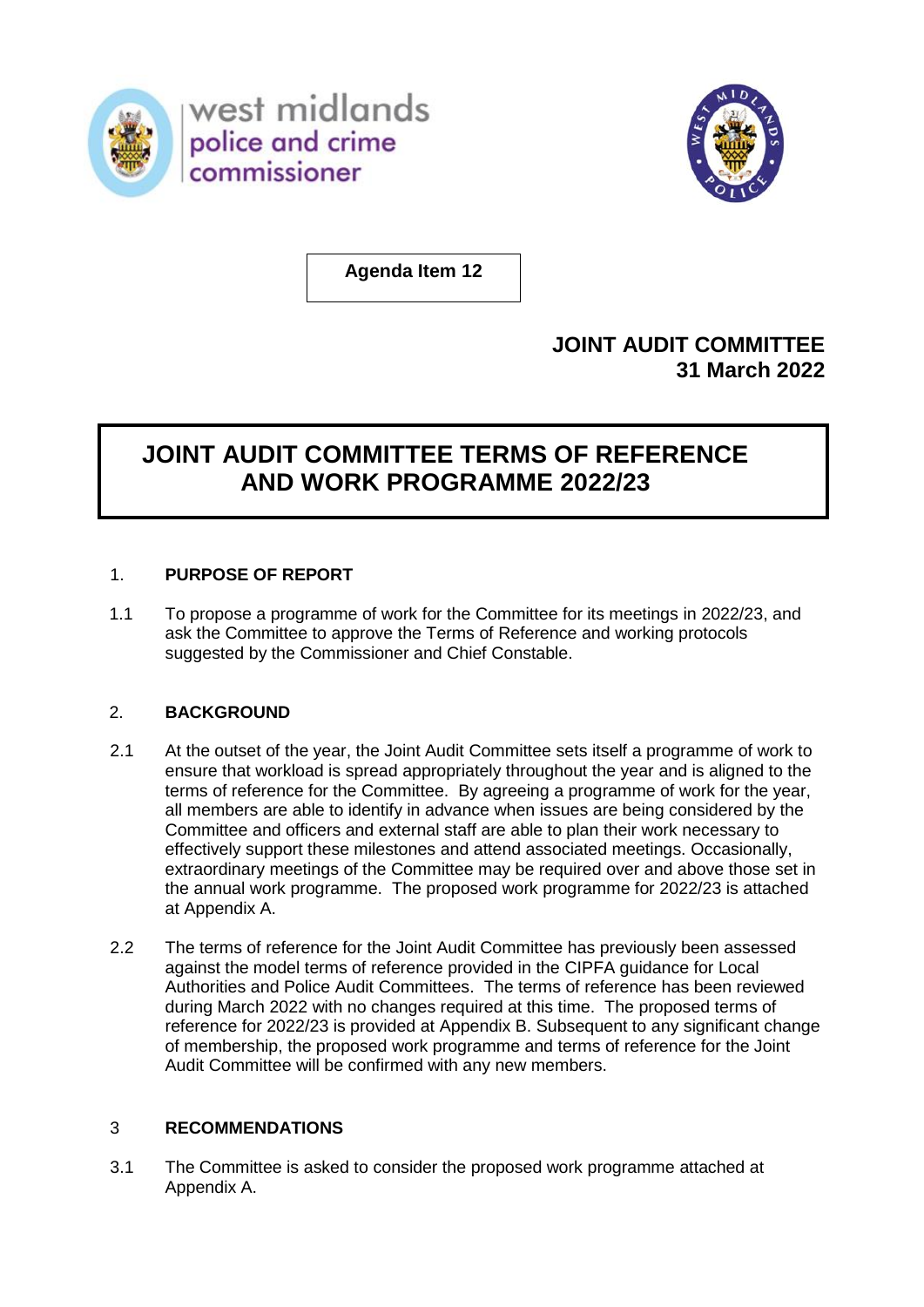3.2 The Committee is asked to approve the Terms of Reference for 2022/23 and associated working protocols attached at Appendix B.

# **CONTACT OFFICER**

Name: Lynn Joyce Title: Head of Internal Audit

# **BACKGROUND DOCUMENTS**

None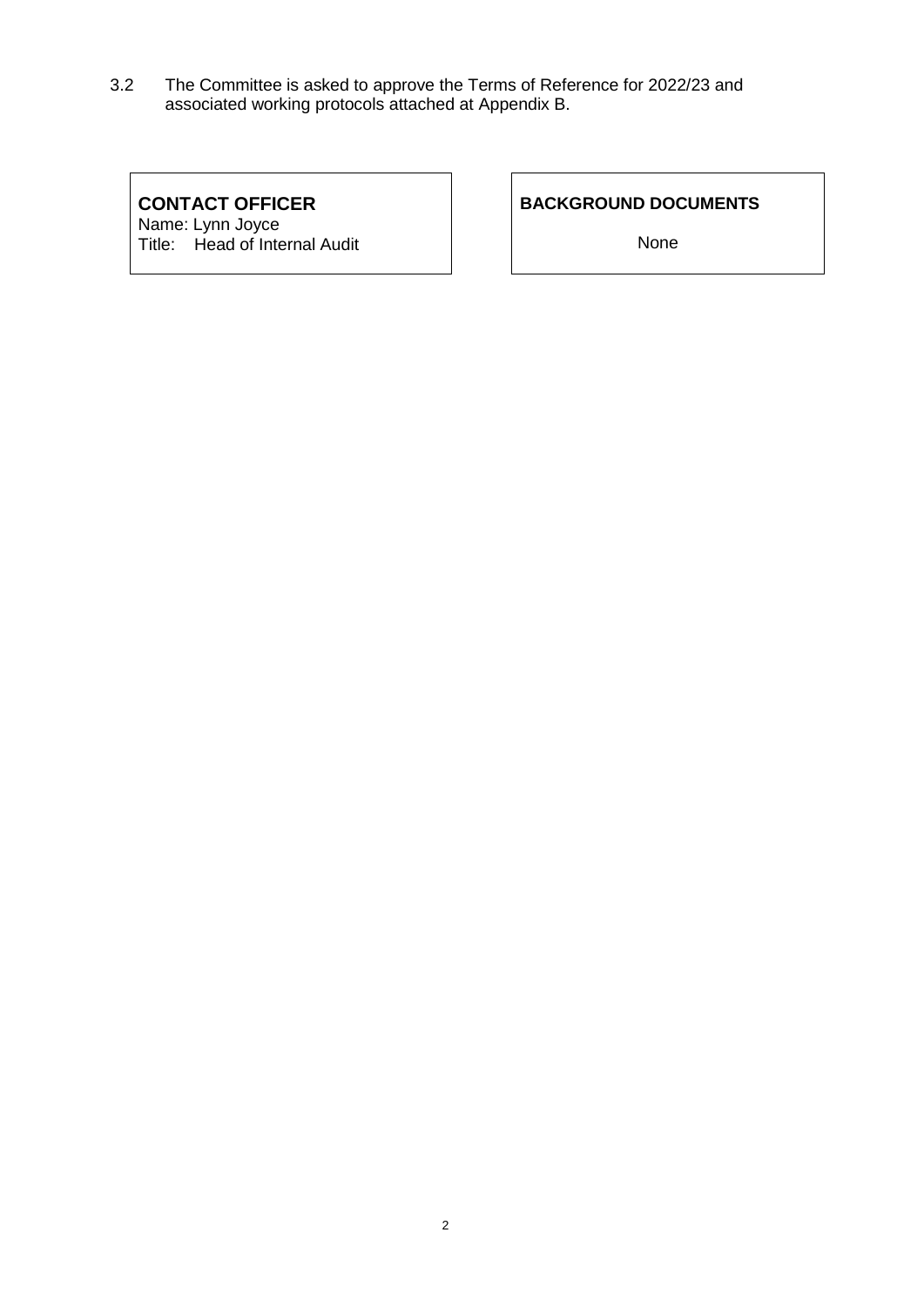# **JOINT AUDIT COMMITTEE WORK PLAN 2022/23**

## **Thursday 30 June 2022**

- Statement of Accounts
- Annual Governance Statements
- Internal Audit Annual Report 2021/22
- Internal Audit Activity Update Report 2022/23
- Internal Audit Quality Assurance and Improvement programme
- Joint Audit Committee Annual Report 2021/22
- HMICFRS Update
- Risk Management Progress Update
- Insurance update
- External Audit Progress Report and Sector Update
- Annual private meeting with Auditors (External Audit)

## **29 September 2022**

- External Audit Joint Audit Findings Report (Year ending 31 March 2022)
- Publication of Statement of Accounts (For information)
- Treasury Management Update
- Risk Management Progress Update
- Internal Audit Activity Update Report 2022/23
- HMICFRS Update
- External Audit Progress Report and Sector Update
- Annual private meeting with Auditors (Internal Audit)

## **15 December 2022**

- Internal Audit Activity Update Report 2022/23
- HMICFRS Update
- Risk Management Progress Update
- Anti-Fraud Bribery and Corruption Annual Effectiveness Review
- External Audit Progress Report and Sector Update
- External Audit Auditor's Annual Report
- Corporate Governance Review / Joint Scheme of Governance
- HMICFRS VFM profiles

## **30 March 2023**

- Treasury Management Strategy Report
- Internal Audit Strategy and Annual Plan 2023/24
- Internal Audit Activity Update Report 2022/23
- Risk Management Progress Update
- HMICFRS Update
- Accounting Policies
- External Audit Plan 2022/23
- External Audit Progress Report and Sector Update
- Joint Audit Committee Work Programme for 2023/24

## **Information reports to include:**

- Best practice updates
- Training issues/updates
- Governance related
- Special Investigations/Inspection/Fraud Updates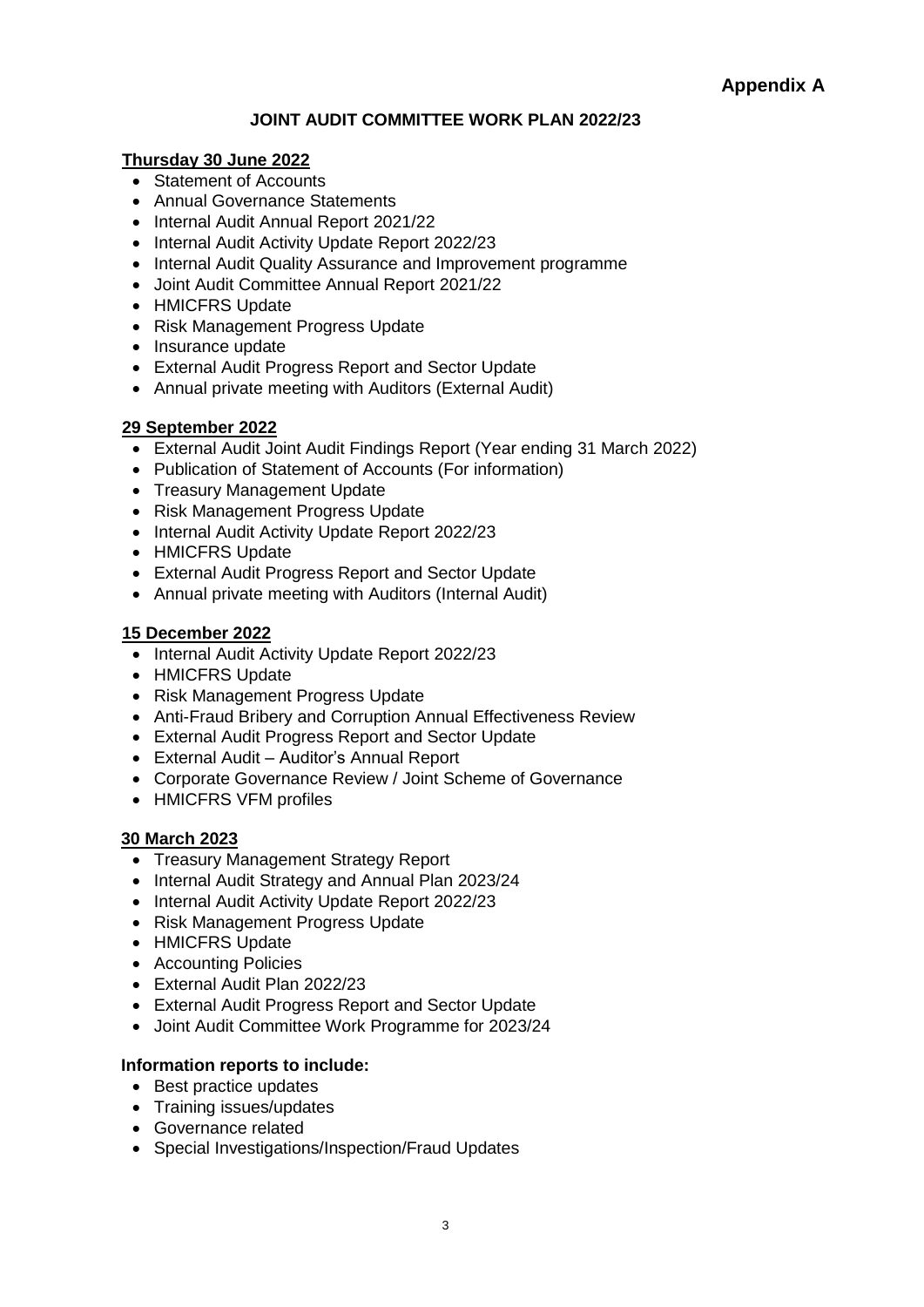# **Police and Crime Commissioner/CHIEF CONSTABLE JOINT AUDIT COMMITTEE TERMS OF REFERENCE**

#### **Composition of the Committee**

The Audit Committee comprises between 2 and 6 members who are independent of the office of the Police and Crime Commissioner (OPCC) and the Force. The executive of the OPCC and the Force Executive Team will be represented at each meeting of the Committee, as required.

#### **Purpose**

The Audit Committee is responsible for enhancing public trust and confidence in the governance of the OPCC and the Force. It also assists the Police and Crime Commissioner in discharging statutory responsibilities in holding the Force to account. This is achieved by:

- ➢ Advising the Police and Crime Commissioner and the Chief Constable according to good governance principles.
- ➢ Providing independent assurance on the adequacy and effectiveness of the OPCC and Force internal control environment and risk management frameworks.
- $\triangleright$  Overseeing the effectiveness of the framework in place for ensuring compliance with statutory requirements.
- ➢ Independently scrutinising financial and non-financial performance to the extent that it affects the OPCC and Force exposure to risks and weakens the internal control environment.
- ➢ Overseeing the financial reporting and annual governance processes, and internal and external audit.

## **Objectives**

The Audit Committee meets four times a year (March, June, September, December) in public and in effectively discharging its core function is responsible for:

#### **Internal Control Environment**

- Satisfying itself as to the effectiveness of the internal control framework in operation within the OPCC and Force and advising the Police and Crime Commissioner and the Chief Constable, as appropriate.
- Considering the Local Code of Governance and the Annual Governance Statement for publication with the annual accounts, together with associated action plans for addressing areas of improvement and advising the Police and Crime Commissioner as appropriate.

#### **Corporate Risk Management**

- Approving the OPCC and Force corporate risk management strategies and frameworks; ensuring that an appropriate framework is in place for assessing and managing key risks to the OPCC and the Force.
- Considering the financial risks to which the OPCC and Force are exposed and approving measures to reduce or eliminate them or to insure against them.
- Providing assurance to the Police and Crime Commissioner and the Chief Constable as appropriate on the effectiveness of the risk management framework in operation.

## **Regulatory Framework**

- Maintain an overview of the governance framework in respect of contract procedure rules, financial regulations and codes of conduct and behaviour.
- To review any issue referred to it by the Statutory Officers of the Police and Crime Commissioner and Chief Constable and make recommendations as appropriate.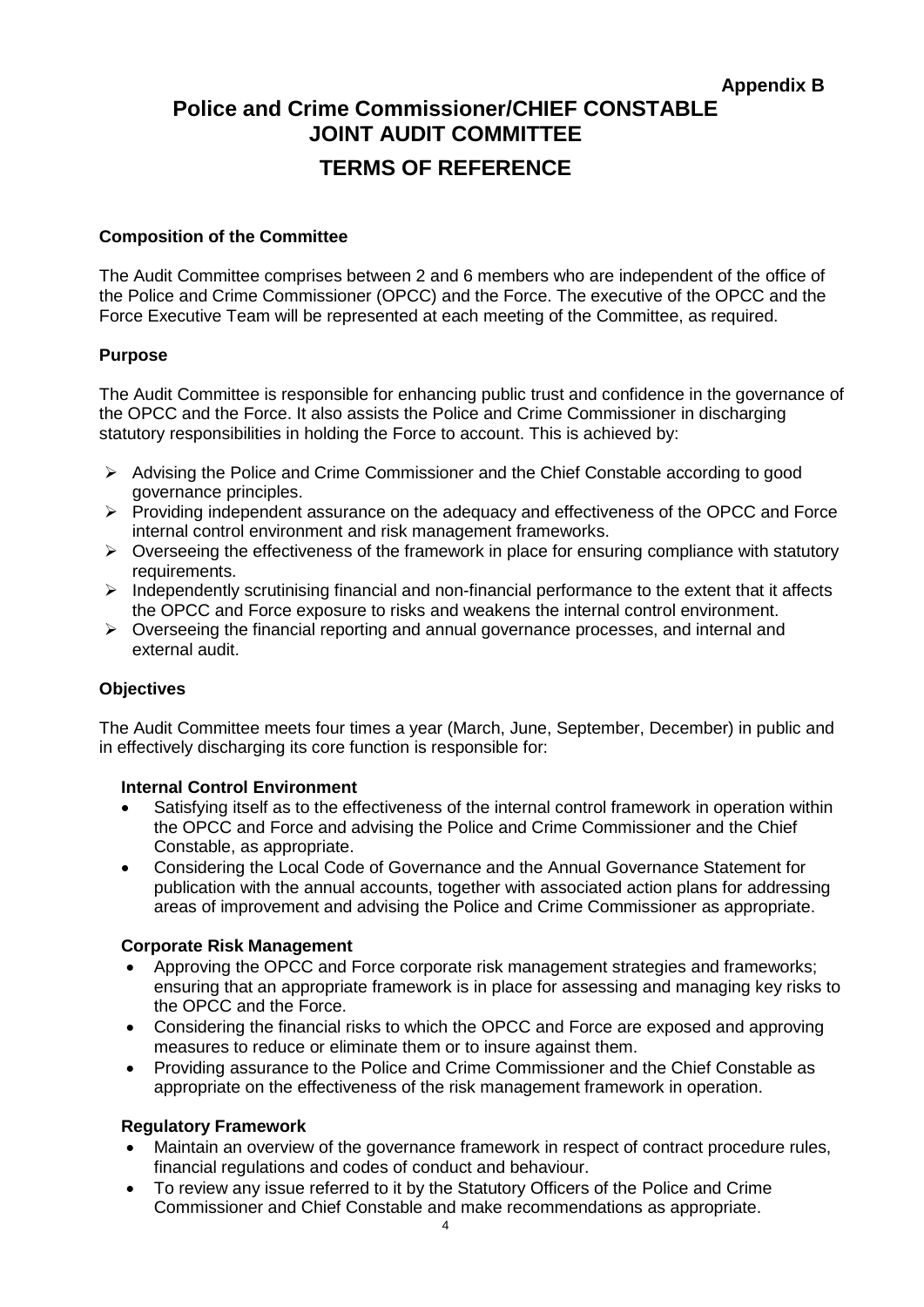• To monitor the policies of both the Police and Crime Commissioner and Chief Constable on 'Raising Concerns at Work', and anti-fraud and corruption strategy.

# **Internal Audit**

- Advising the Police and Crime Commissioner and the Chief Constable on the appropriate arrangements for internal audit and approving the Internal Audit Strategy, annual audit programme, resources and Internal Audit Charter.
- Overseeing and giving assurance to the Police and Crime Commissioner and the Chief Constable on the provision of an adequate and effective internal audit service; receiving progress reports on the internal audit work plan and monitor the implementation of agreed actions ensuring appropriate action is taken in response to audit findings, particularly in areas of high risk.
- Considering the Head of Internal Audit's Annual Report and annual opinion on the internal control environment for the OPCC and Force; ensuring appropriate action is taken to address any areas for improvement.
- Considering the Head of Internal Audit's statement of the level of conformance with the Public Sector Internal Audit Standards and the results of the Quality Assurance Improvement programme that support the statement.
- Reviewing and monitoring the effectiveness of OPCC and Force policies on fraud, irregularity and corruption.

# **External Audit**

- Advising the Police and Crime Commissioner and the Chief Constable on the appointment of external auditors.
- Approving on behalf of the Police and Crime Commissioner and the Chief Constable the external audit programme.
- Reviewing the external auditor's Annual Governance Report and any other reports; reporting on these to the Police and Crime Commissioner and the Chief Constable as appropriate and including progress on the implementation of agreed recommendations.
- Reviewing the External Auditor's Annual Report and the Annual Accounts making recommendations as appropriate to the Police and Crime Commissioner and the Chief Constable.
- Considering significant accounting policies and any changes to them.

# **Financial Reporting**

- Reviewing the Annual Statement of Accounts and make recommendations, or bring to the attention of the Police and Crime Commissioner or Chief Constable, any concerns or issues
- To consider whether appropriate accounting policies have been followed and any changes to them.
- Reviewing the annual HMICFRS value for money profiles and consider the arrangements to secure value for money and review the effectiveness of these arrangements.

# **Inspection and Review**

• Considering HMICFRS, external review agencies and any internal inspection reports that provide assurance on the internal control environment and/or may highlight governance issues for the OPCC and/or Force.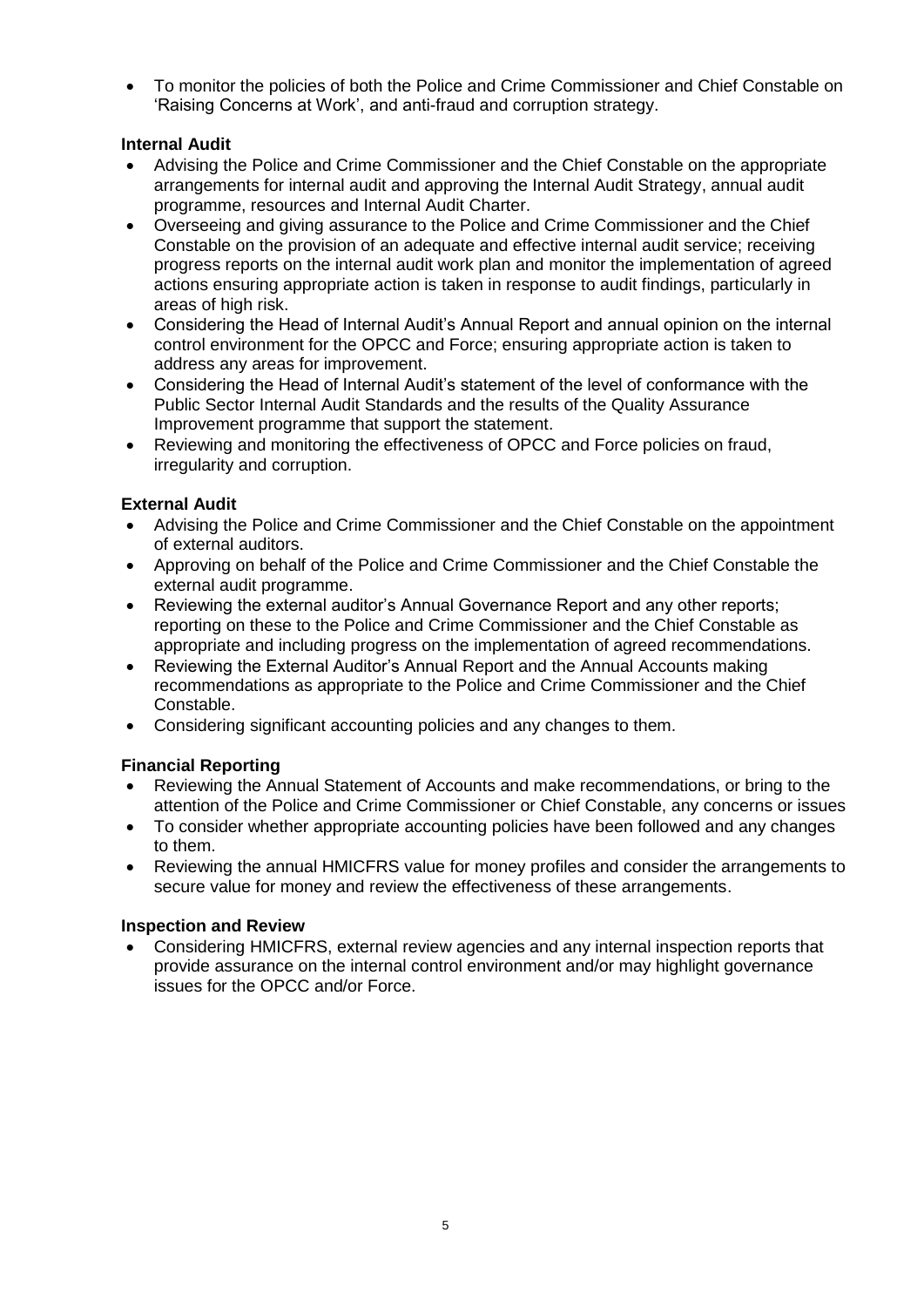### **JOINT COMMITTEE WORKING PROTOCOLS.**

## **Reporting**

• The Audit Committee will formally report in writing to the Police and Crime Commissioner and Chief Constable after each meeting, summarising the business taken by the Committee, and offering the views of, and advice from, the Committee on issues which they consider the Police and Crime Commissioner and/or Chief Constable should be taking action. Scope, content and format of report to be determined.

If the minutes of the Audit Committee meeting are used as the report, care should be taken in their presentation to highlight the advice being provided. These reports should normally be copied to the Head of Internal Audit and the External Auditor (especially if the report contains advice about or to the auditors).

• The Audit Committee will provide the Police and Crime Commissioner and Chief Constable with an Annual Report, timed to support finalisation of the accounts and the Annual Governance Statement, summarising its conclusions from the work it has undertaken during the year.

This internal report needs to be open and honest in presenting the Audit Committee's views if it is to be of real benefit to the Police and Crime Commissioner and Chief Constable. The Annual Report should summarise the Audit Committee's work for the year past, and present the Audit Committee's opinion about:

*the comprehensiveness of assurances in meeting the Police and Crime Commissioner/Chief Constable's needs;*

*the reliability and integrity of these assurances;*

*whether the assurance available is sufficient to support the Police and Crime Commissioner/Chief Constable in their decision taking and their accountability obligations;*

*the implication of these assurances for the overall management of risk;*

*any issues the Audit Committee considers pertinent to the Annual Governance Statement and any long term issues the Committee thinks the Police and Crime Commissioner/Chief Constable should give attention to;*

*financial reporting for the year;*

*the quality of both Internal and External Audit and their approach to their responsibilities; and*

*the Audit Committee's view of its own effectiveness, including advice on ways in which it considers it needs to be strengthened or developed.*

## **Bilateral Communications**

• There should be mutual rights of access among each of the Chair of the Audit Committee, the Chief Executive, the Chief Financial Officer(s), the Head of Internal Audit, and the External Auditor. Whether or not that right of access is exercised, there should be an annual bilateral meeting between the Chair of the Audit Committee and each of these parties to ensure that there is clear understanding of expectations and mutual understanding of current issues.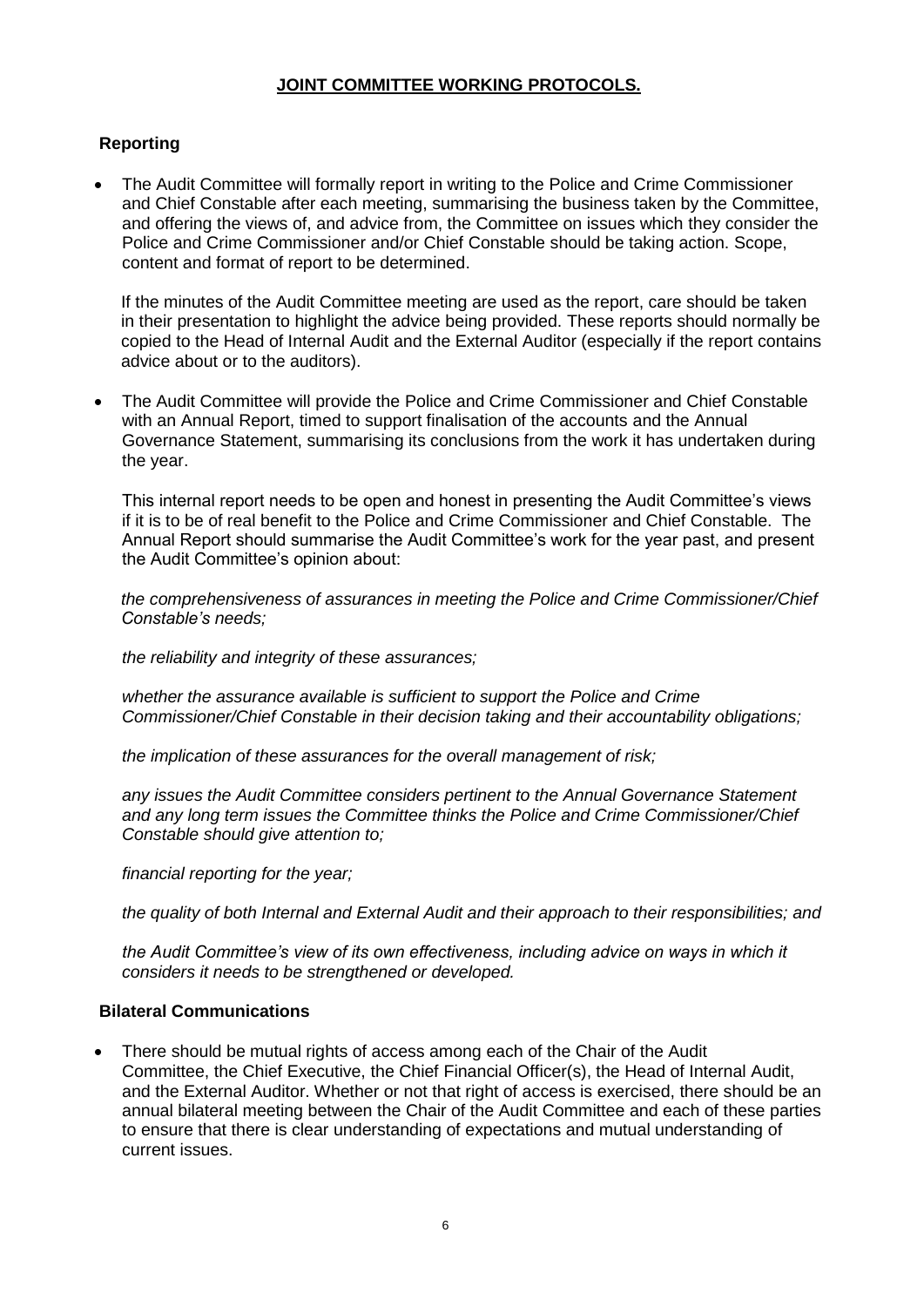# **Rights**

The Audit Committee may co-opt additional members for a period not exceeding a year to provide specialist skills, knowledge and experience.

The Audit Committee may procure specialist ad-hoc advice at the expense of the organisation, subject to budgets agreed by the Police and Crime Commissioner and Chief Constable.

### **Access**

The Head of Internal Audit and the representative of External Audit will have free and confidential access to the Chair of the Audit Committee.

#### **Meetings**

The Audit Committee will meet at least four times a year.

The Chair of the Audit Committee may convene additional meetings, as they deem necessary.

A minimum of 2 members of the Audit Committee will be present for the meeting to be deemed quorate. At least 1 of these 2 members needs to be an independent member (either the chair or Vice Chair.)

Audit Committee meetings will normally be attended by representatives of the Executive of the OPCC and the Force Executive Team, the Head of Internal Audit, and a representative of External Audit.

The Audit Committee may ask any other officials of the organisation to attend to assist it with its discussions on any particular matter.

The Audit Committee may ask any or all of those who normally attend but who are not members to withdraw to facilitate open and frank discussion of particular matters.

The Audit Committee may hold separate meetings with External Auditors/Internal Auditors, without CFO's or executive representatives. The Committee should hold one such meeting annually.

The Police and Crime Commissioner/Chief Constable may ask the Audit Committee to convene further meetings to discuss particular issues on which they want the Committee's advice.

## **Information requirements**

## **For each meeting the Audit Committee will be provided with:**

- A report summarising any significant changes to the organisation's Risk Register/Assurance Framework
- A progress report from the Head of Internal Audit summarising work performed (and a comparison with work planned)
- Key issues emerging from Internal Audit work including management response to audit recommendations
- Changes to the Periodic Plan
- Any resourcing issues affecting the delivery of Internal Audit objectives
- A progress report from the External Audit representative summarising work done and emerging findings.

## **As and when appropriate the Committee will also be provided with:**